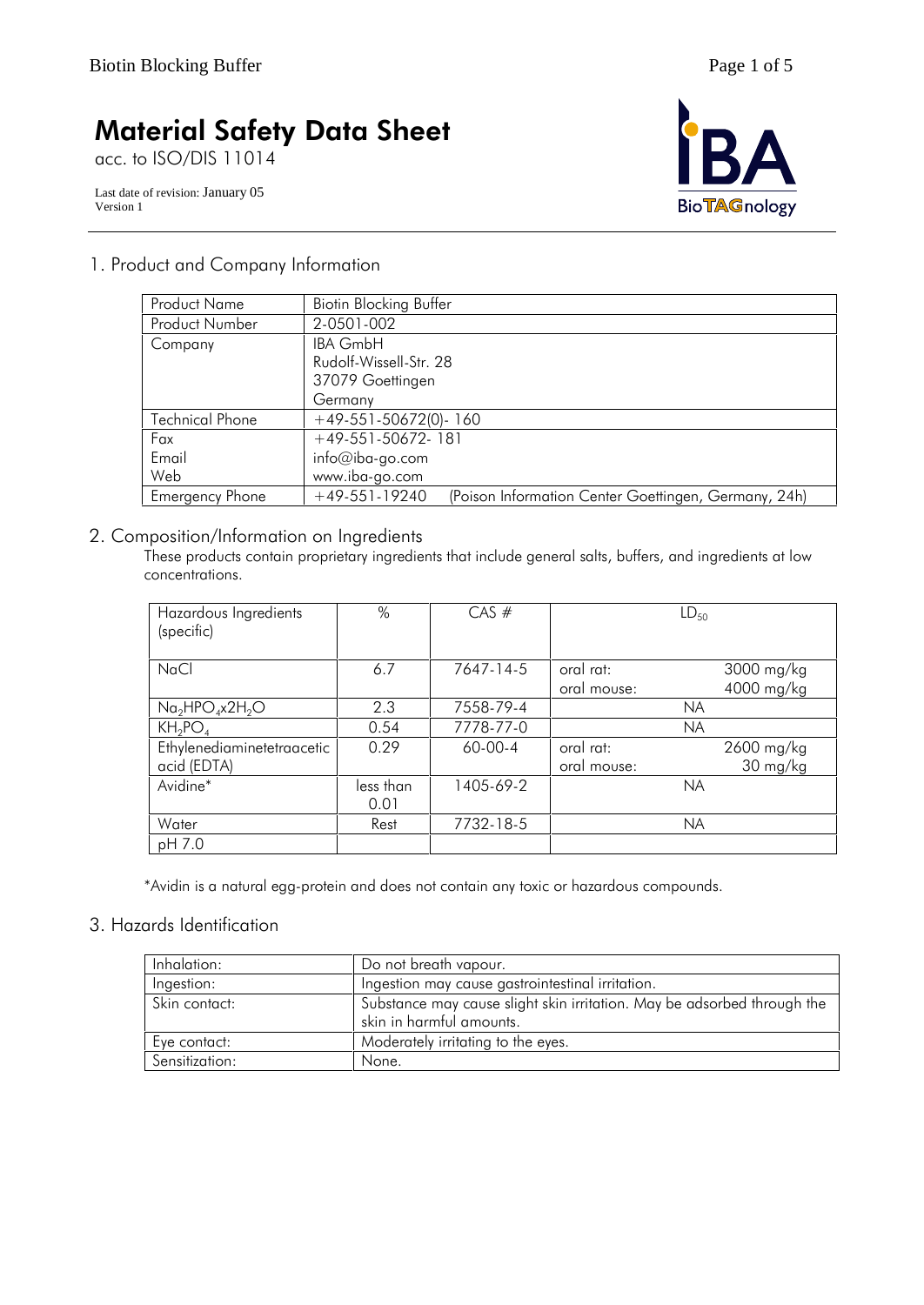acc. to ISO/DIS 11014

Last date of revision: January 05 Version 1



## 4. First Aid Measures

| General information: | No special measures required.                                                 |
|----------------------|-------------------------------------------------------------------------------|
| After inhalation:    | Supply fresh air; consult doctor in case of complaints.                       |
| After skin contact:  | Immediately wash with water and soap and rinse thoroughly. If skin irritation |
|                      | persists, call a physican.                                                    |
| After eye contact:   | Rinse opened eye for several minutes under running water. Then consult a      |
|                      | doctor.                                                                       |
| After swallowing:    | Call for a doctor immediately. Do not induce vomiting without medical advice. |
| After ingestion:     | Induce vomiting and call for medical help.                                    |

## 5. Fire Fighting Measures

Not flammable.

## 6. Accidental Release Measures

| Person-related safety | Exercise appropriate precautions to minimize direct contact with skin or |
|-----------------------|--------------------------------------------------------------------------|
| precautions:          | eyes and prevent inhalation of dust.                                     |
| Measures for          | Sweep up, place in a bag and hold for waste disposal. Avoid raising      |
| cleaning/collecting:  | dust.                                                                    |

## 7. Handling and Storage

| Handling: | No special precautions are necessary if used correctly.     |
|-----------|-------------------------------------------------------------|
| Storage:  | Conditions of Storage: Keep tightly closed. Store at 2-8°C. |

## 8. Exposure Controls and Personal Protection

| General protective and hygienic measures: | Keep away from foodstuffs and beverages. Immediately<br>remove all soiled and contaminated clothing. Wash<br>hands before breaks and at the end of work. |
|-------------------------------------------|----------------------------------------------------------------------------------------------------------------------------------------------------------|
| Protection of hands:                      | Wear appropriate protective gloves to prevent skin<br>contact. Replace torn or punctured gloves promptly.                                                |
| Skin and body protection:                 | Wear appropriate body protection to prevent skin<br>contact.                                                                                             |
| Eye protection:                           | Wear appropriate eye protection to prevent eye contact.                                                                                                  |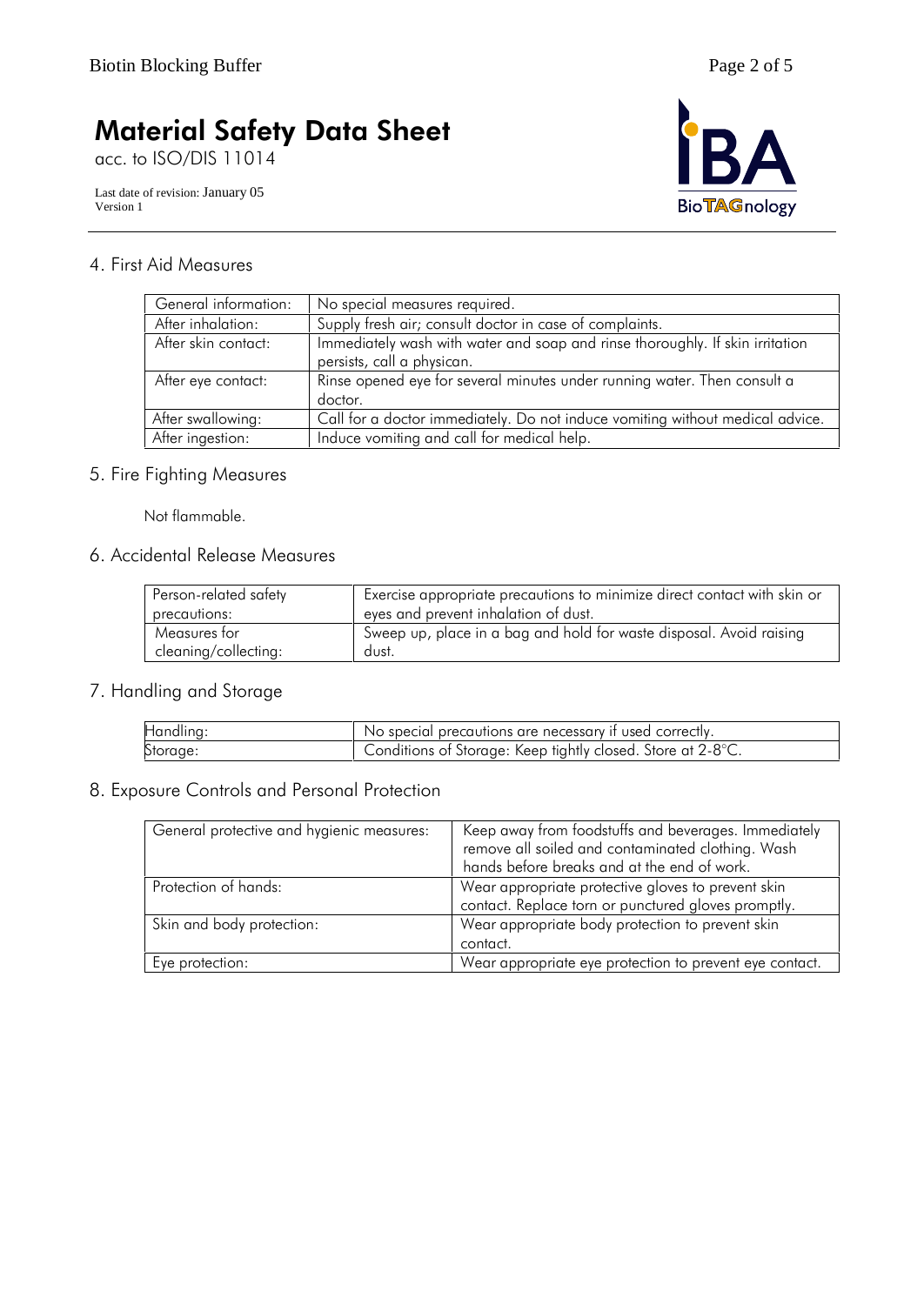acc. to ISO/DIS 11014

Last date of revision: January 05 Version 1



## 9. Physical and Chemical Properties

| Appearance                  | Physical State: Liquid |
|-----------------------------|------------------------|
|                             |                        |
| Property                    | Value                  |
|                             |                        |
| pH                          | 7.0                    |
| <b>BP/BP</b> Range          | N/A                    |
| MP/MP Range                 | N/A                    |
| Flash Point                 | N/A                    |
| Flammability                | not flammable          |
| Auto-ignition Temp          | not self-igniting      |
| Oxidizing Properties        | N/A                    |
| <b>Explosive Properties</b> | not explosive          |
| <b>Explosion Limits</b>     | N/A                    |
| Vapor Pressure              | N/A                    |
| SG/Density                  | N/A                    |
| Partition Coefficient       | N/A                    |
| Viscosity                   | N/A                    |
| <b>Vapor Density</b>        | N/A                    |
| Saturated Vapor Conc.       | N/A                    |
| Evaporation Rate            | N/A                    |
| <b>Bulk Density</b>         | N/A                    |
| Decomposition Temp.         | N/A                    |
| Solvent Content             | N/A                    |
| Water Content               | N/A                    |
| Surface Tension             | N/A                    |
| Conductivity                | N/A                    |
| Miscellaneous Data          | N/A                    |
| Solubility                  | complete               |

## 10. Stability and Reactivity

| Stability:      | Stable under recommended storage conditions.                                              |
|-----------------|-------------------------------------------------------------------------------------------|
| Polymerization: | None under normal processing.                                                             |
|                 | Hazardous decomposition products:   No decomposition if used according to specifications. |